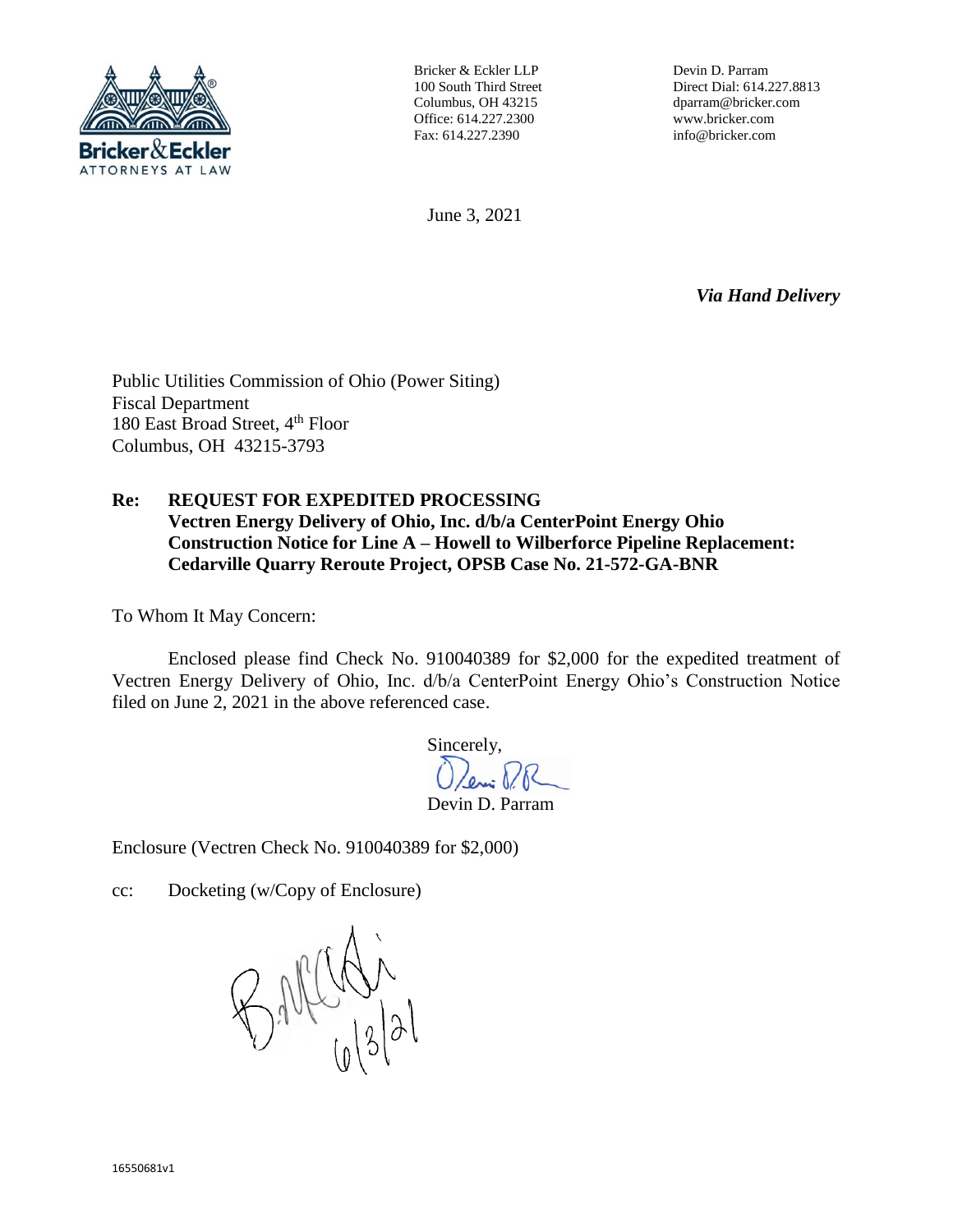

Bricker & Eckler LLP 100 South Third Street Columbus, OH 43215 Office: 614.227.2300 Fax: 614.227.2390

Devin D. Parram Direct Dial: 614.227.8813 dparram@bricker.com www.bricker.com info@bricker.com

June 3, 2021

*Via Hand Delivery*

Public Utilities Commission of Ohio (Power Siting) Fiscal Department 180 East Broad Street, 4<sup>th</sup> Floor Columbus, OH 43215-3793

## **Re: REQUEST FOR EXPEDITED PROCESSING**

**Vectren Energy Delivery of Ohio, Inc. d/b/a CenterPoint Energy Ohio Construction Notice for Line A – Howell to Wilberforce Pipeline Replacement: Cedarville Quarry Reroute Project, OPSB Case No. 21-572-GA-BNR**

To Whom It May Concern:

Enclosed please find Check No. 910040389 for \$2,000 for the expedited treatment of Vectren Energy Delivery of Ohio, Inc. d/b/a CenterPoint Energy Ohio's Construction Notice on June 2, 2021 in the above referenced case.

> Sincerely, O Davis RR

Devin D. Parram

Enclosure (Vectren Check No. 910040389 for \$2,000)

cc: Docketing (w/Copy of Enclosure)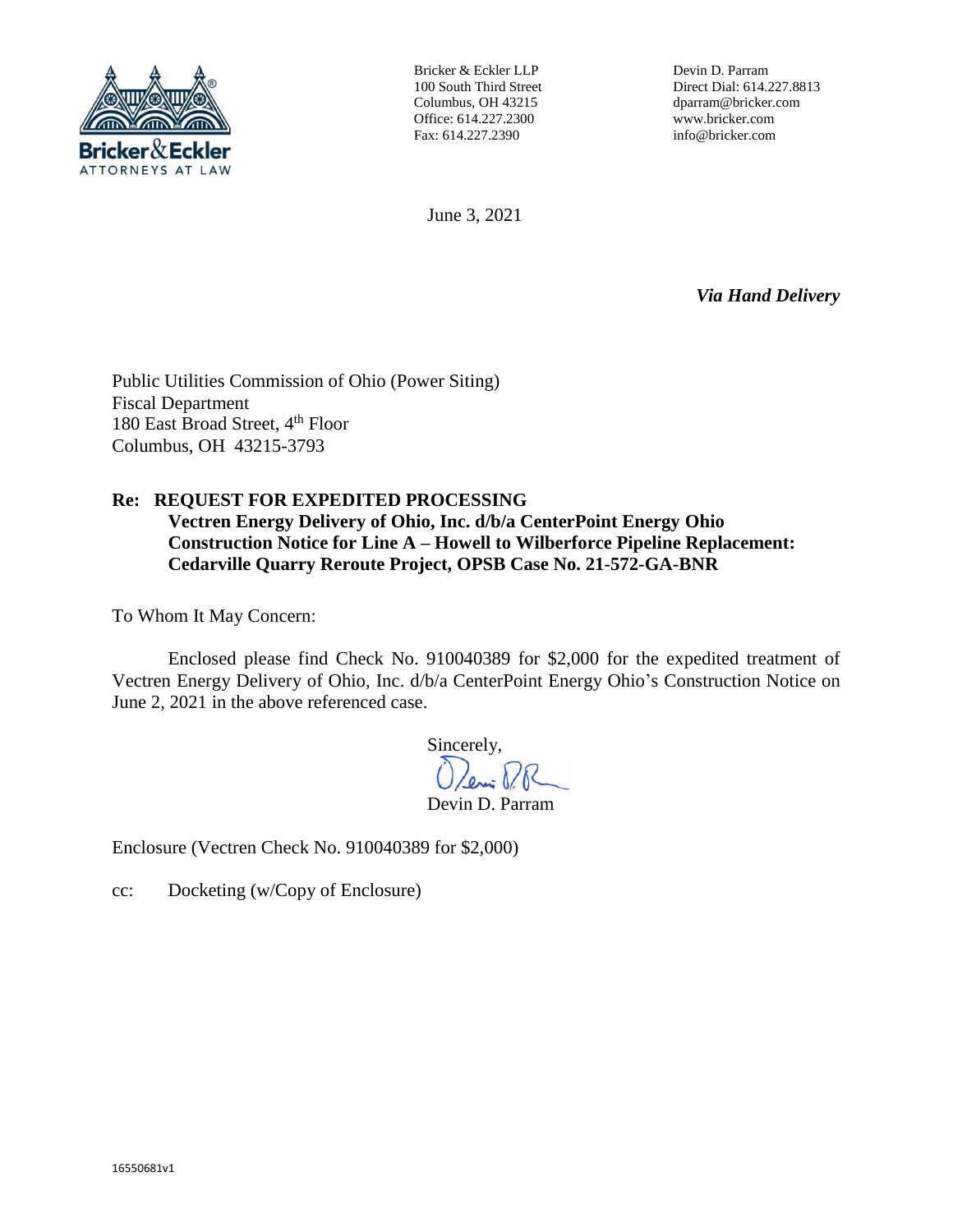

## **EXPEDITED ACCELERATED CERTIFICATE APPLICATION FEE**

**\*This sheet must be included with payment**

**Case Number:**  21-0572-GA-BNR

Project Name: Vectren Energy Delivery of Ohio d/b/a CenterPoint Energy Ohio Construction N

**Expedited Fee:** \$ 2,000

**Make Checks Payable To:**  Ohio Power Siting Board, Fund 5610 *(Designated by Case Number)* 

**Mail To:**  Public Utilities Commission of Ohio Finance Department, 4th Floor 180 East Broad Street Columbus, Ohio 43215

*Rev. 5/1/2020*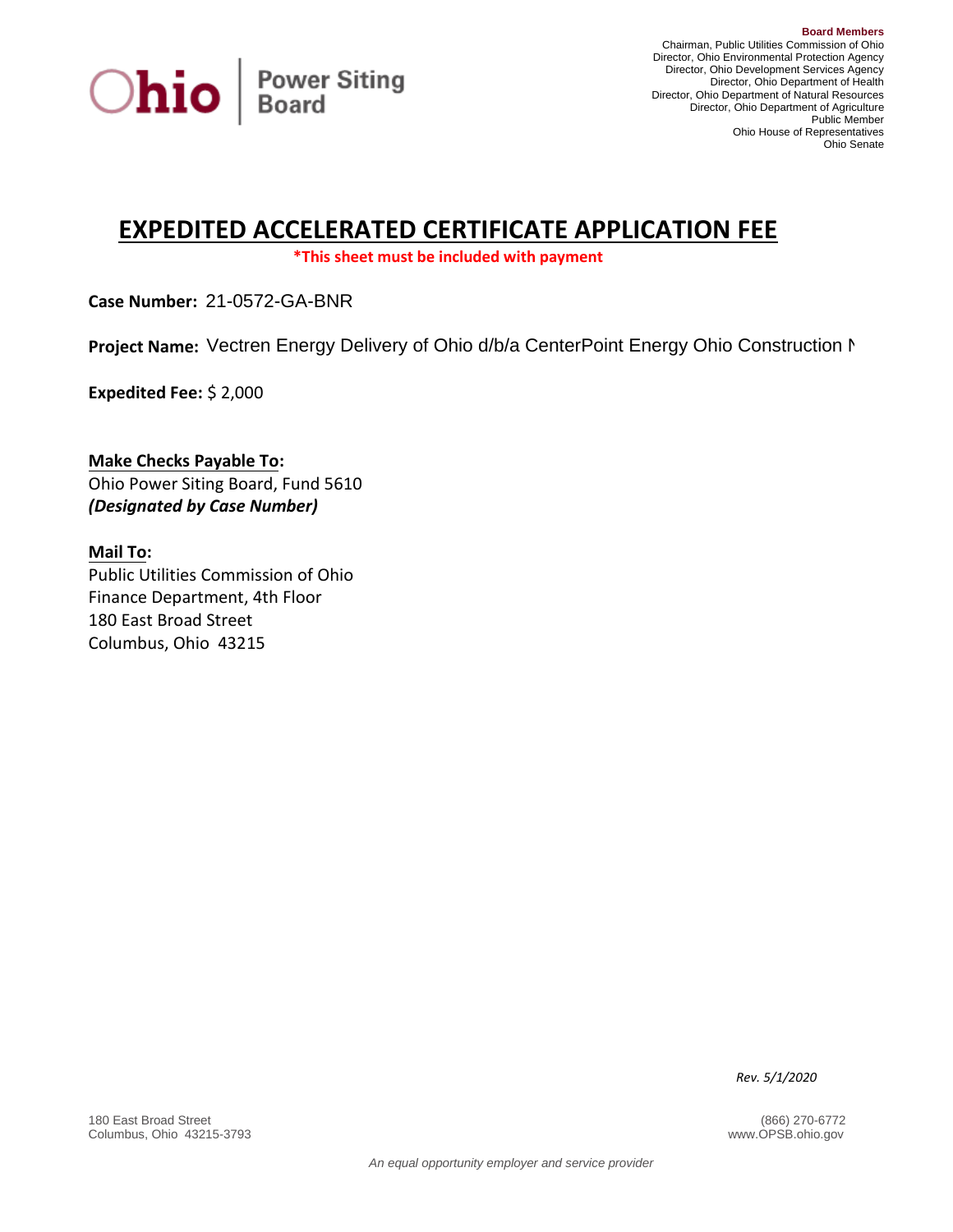

| <b>TREN</b><br>CN<br>▬       |  |
|------------------------------|--|
|                              |  |
| A CenterPoint Energy Company |  |
|                              |  |

| Vectren Utility Holdings Inc. |  |
|-------------------------------|--|
| One Vectren Square            |  |

| ectren Utility Holdings Inc. |  |
|------------------------------|--|
| One Vectren Square           |  |
| Evansville, IN 47708-1251    |  |

| ۰. |  |
|----|--|
|    |  |

|  |  | NU. |  |  |  |
|--|--|-----|--|--|--|
|  |  |     |  |  |  |
|  |  |     |  |  |  |
|  |  |     |  |  |  |

| PNC Bank<br>56-389/412<br>Ashland, OH | NO.                 |  |  |
|---------------------------------------|---------------------|--|--|
| <b>CHECK NUMBER</b>                   | <b>CHECK AMOUNT</b> |  |  |
| 910040389                             | $*2,000.00$         |  |  |

26-MAY-21 91 VOID IF NOT CASHED IN 90 DAYS

CHECK DATE

PAY: Two Thousand Dollars And Zero Cents\*\*\*\*\*

TO THE ORDER OF OHIO POWER SITTING BOARD 100 SOUTH THIRD ST FUND 5610: C/O BRICKER ECKLER ATT: TERESA ORAHOOD COLUMBUS, OH 43215

AUTHORIZED SIGNATURES